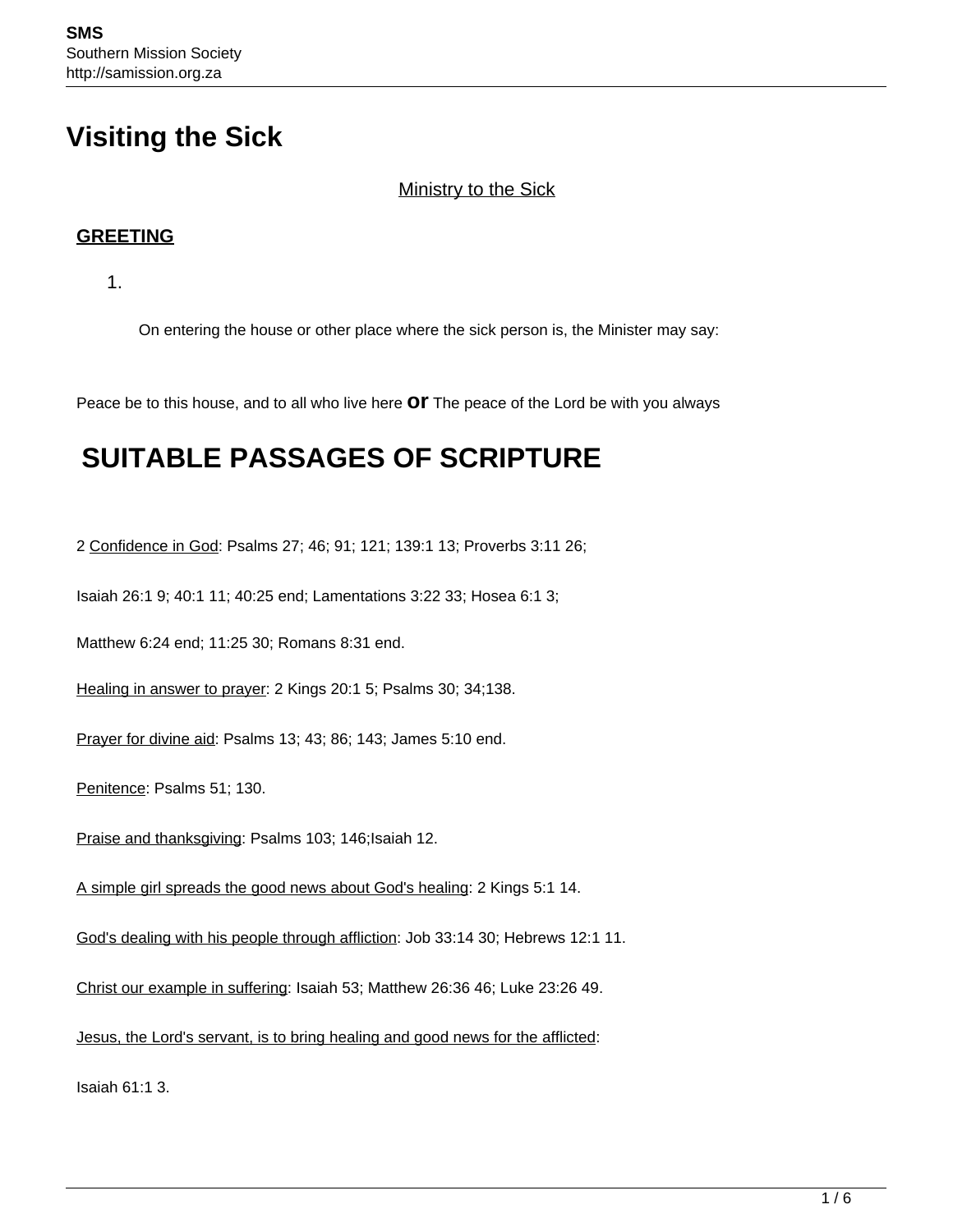Healing is a sign of the coming of the kingdom of God: Matthew 10:1, 7 8;

Luke 7:20 23.

It is associated with preaching: Mark 6:7 13.

 Jesus Christ heals in many different ways: by a word: Mark 10:46 52. by touch: Matthew 8:1 4; Luke 4:40. – by gesture and word: Mark 7:32 37. by other physical means: Mark 7:32 37; John 9:1 7. gradually: Mark 8:22 25. at a distance: John 4:46 53. by rebuke: Luke 4:38 41. after long standing illness: Mark 5:25 34; John 5:2 9. when others bring a sick person: Mark 2:1 12. various healings: Matthew 15:29 31.

Healing connected with prayer and repentance: James 5:14 16.

Healing in response to faith and prayer: Mark 9:14 29,

#### The response to healing:

the need to stay with Jesus and sin no more: Mark 10:46 52; John 5:1 15.

the need for thanksgiving: Luke 17:11 19.

Christ's followers are also called to heal:

through the name of Jesus: John 14:12 14; Acts 3:1 10; 4:8 12; 9:32 35; 16:16 18.

by a word: Acts 14:8 10.

by touch: Acts 28:7 9.

If physical healing does not happen: Psalm 73:21 26; Luke 22: 42; 2 Corinthians 12:7 10.

God's call to repentance and faith: Isaiah 55.

The Beatitudes: Matthew 5:1 12.

Watchfulness: Luke 12:32 40.

Christ the good shepherd: Psalm 23; John 10:1 18.

The Resurrection: John 20:1 18; 20:19 end; 2 Corinthians 4:13 5:9.

The Redemption: Romans 5:1 11; 8:14 end; 1 John 1:1 9.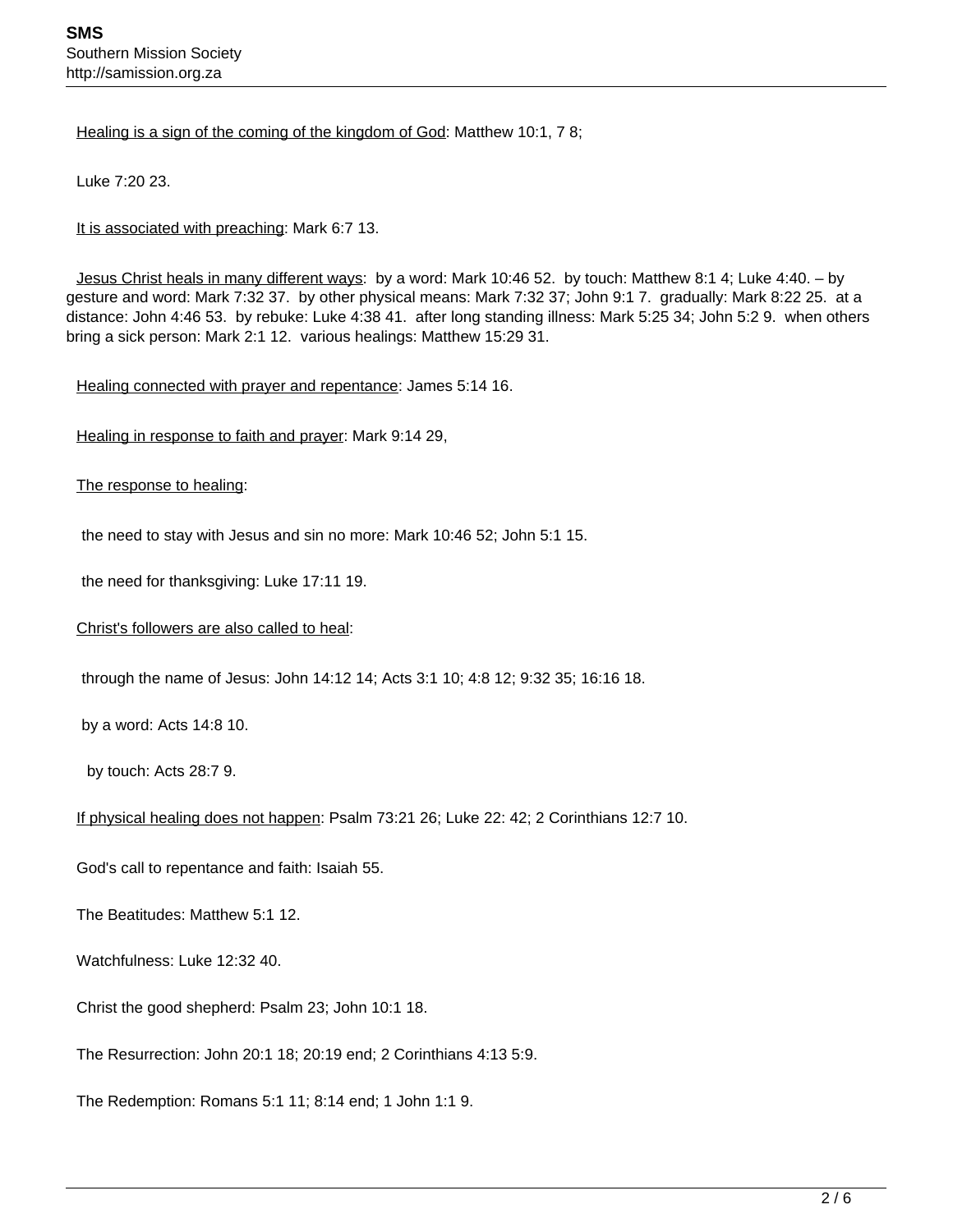Christian love: 1 Corinthians 13.

Growth in grace: Ephesians 3:13 end; 6:10 20; Philippians 3:7 14.

Patience in suffering: 2 Corinthians 4:16 18; James 5:10 end.

God's love for us: 1 John 3:1 7; 4:9 end.

The life of the world to come: Revelation 7:9 end; 21:1 7; 21:22 end; 22:1 5.

Our Lord's last discourse before his passion: John 14, 15, 16, 17.

#### **PRAYERS**

 4 Lord of all grace and blessing, look with mercy on your servant N. Strengthen his faith, defend him against all evil, and keep him in peace and in the. awareness of your loving presence, now and always. Amen

 5 Heavenly Father, during his life on earth your Son Jesus Christ healed the sick and brought peace to those who were distressed and sorrowful. We commend to your loving care our brother N: grant him relief from pain and healing of body, mind and spirit; to those who are anxious about him give your peace and comfort; and to those who tend him give wisdom, skill and compassion; for the sake of Jesus Christ your Son our Saviour. Amen

### **For a sick child**

 6 Heavenly Father, you are always close to us; bless your child N, take away his pain, keep him in your love and make him well and strong again; for Jesus' sake. Amen

 7 N, may you know the presence of the Lord Jesus with you, giving you his peace and love. May he help you to bear your illness bravely; may he help you sleep and make you well again; for his dear Name's sake. Amen

### **Before an operation**

 8 Heavenly Father, help N to trust you and not be afraid. May he cast all his care upon you, knowing that you care for him. Take from him all anxiety. As he becomes unconscious may he know that underneath are the ever-lasting arms. Guide and use the surgeon and all others who minister to N and grant them success in their labours; for Jesus Christ's sake. Amen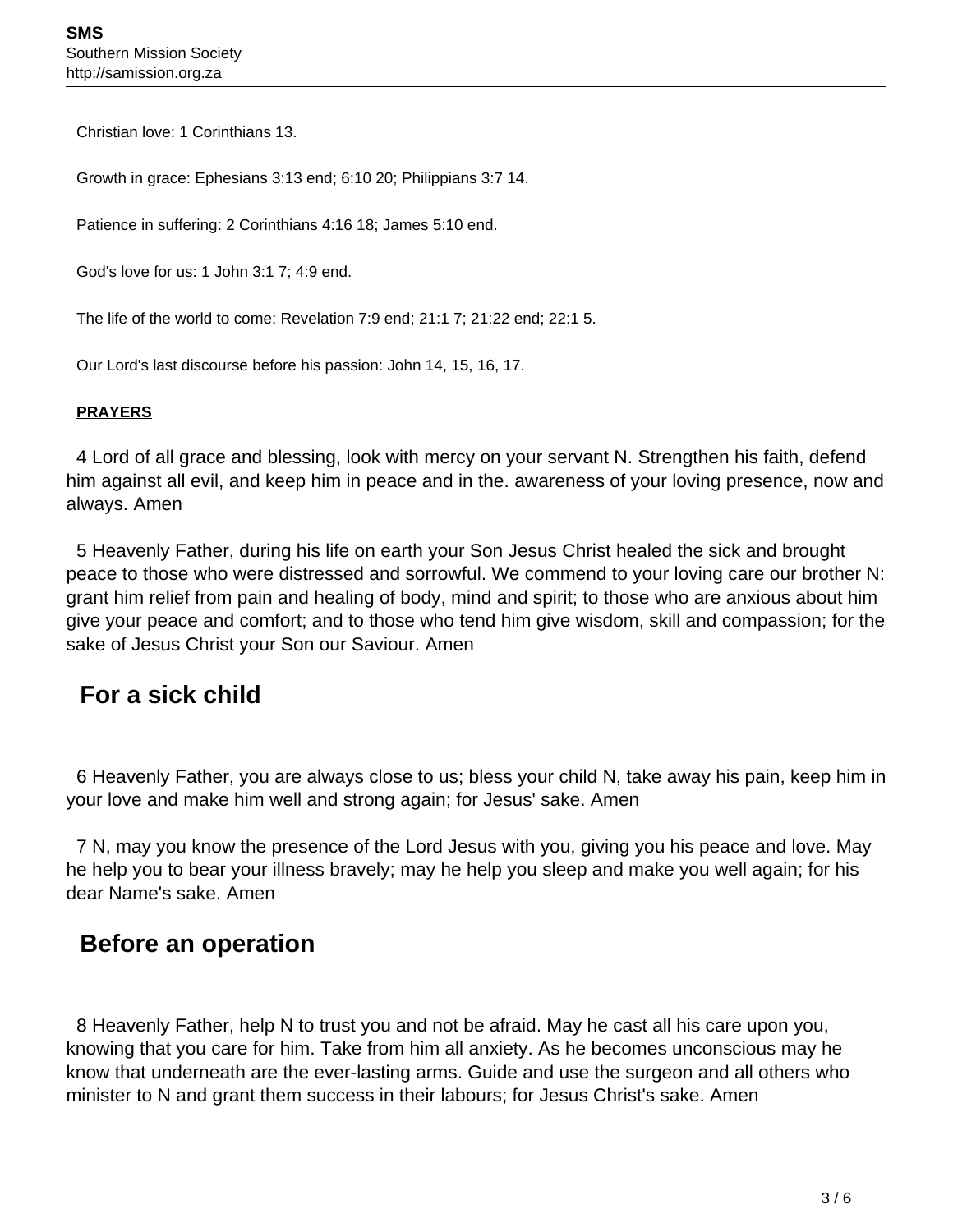9 N, may the Lord bless you as you face your operation. May he take from you all fear and anxiety and keep you in his peace. May he give (N) your surgeon and all others who .minister to you skill, wisdom and compassion, and may you be speedily restored to health; through Jesus Christ our Lord. Amen

### **During prolonged illness**

 10 Heavenly Father, sanctify this time of sickness that it may become a blessing for N, and in your good time restore him to health, that he may spend the rest of his life in your service and finally dwell with you in the fulness of eternal life. Amen

 11 Lord Jesus Christ, by your cross and passion you redeemed the world: to all who face long continued suffering grant patience, courage, and an unshakeable trust in your love; help them to offer their weakness with thanksgiving to you; strengthen them to go on seeking your perfect will, that having endured with you they may also live and reign with you, now and for ever. Amen

#### **For one in great pain**

 12 Almighty Father, grant to N healing and release from pain, and your gifts of peace and hope, of courage and endurance. Cast out from him the spirit of anxiety and fear, and grant him perfect confidence and trust in you; through Jesus Christ our Lord. Amen

#### **For one with chronic or terminal illness**

 13 Lord God almighty, your thoughts are not our thoughts, neither are your ways our ways. We stand in awe and humility before the mystery of suffering. Grant N the faith and courage to accept his suffering in the spirit of Christ, and the grace to offer it in union with his passion to be used according to your eternal purposes. Fill him with your peace and support him with your love, that he may give glory to your Name; through Jesus Christ your Son our Saviour. Amen

## **For one who is troubled in mind or spirit**

 14 Blessed Lord, Father of all mercy and giver of all comfort, look with compassion on N in his present distress. Give him a clearer understanding of himself and of your love for him; reveal your will to him; cast out all fear and doubt and grant him that peace which passes understanding; for the sake of Jesus Christ our Lord. Amen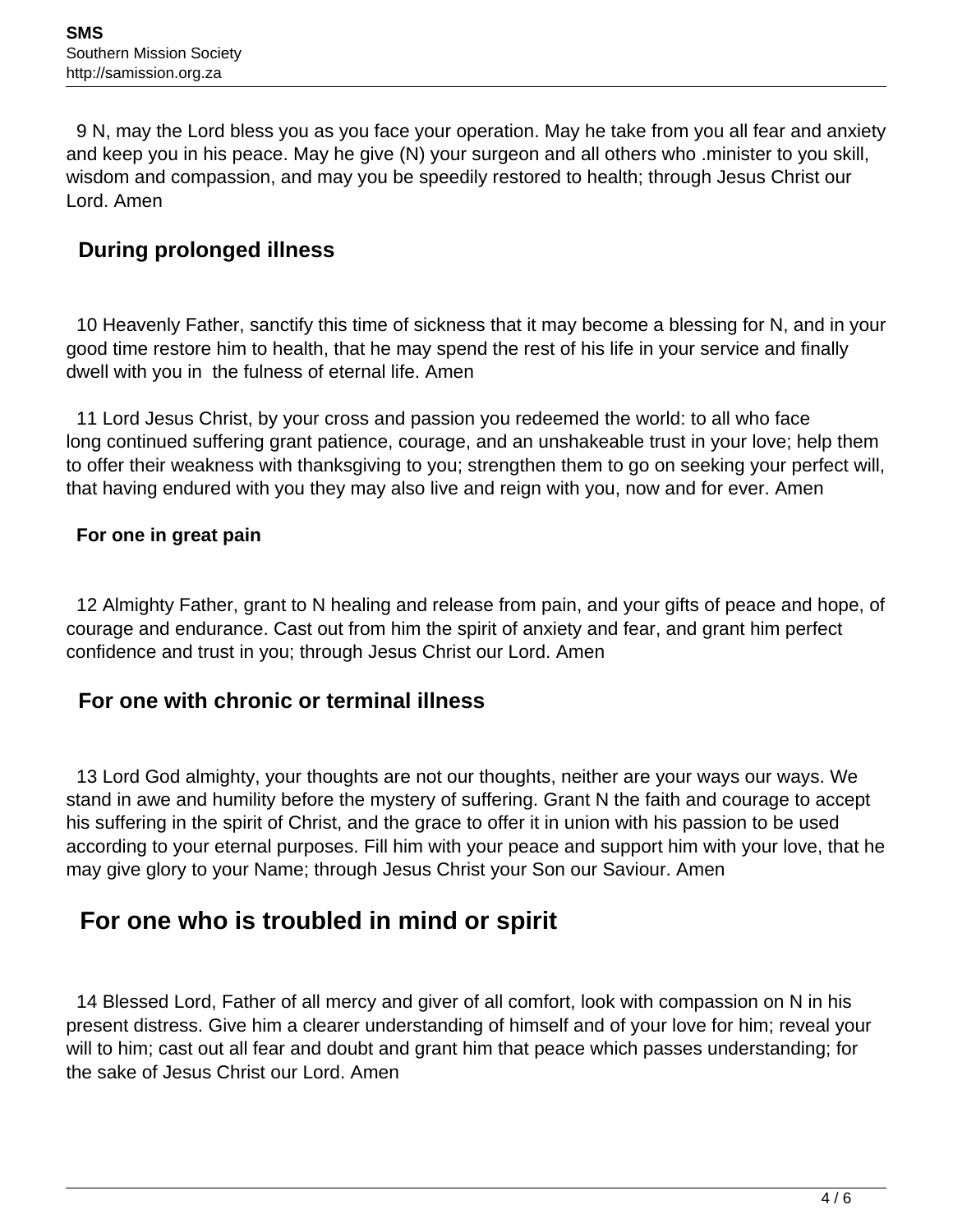#### **For one who is losing hope**

 15 Gracious Father, give N the gift of hope amidst his perplexity and pain, that in quietness and trust he may find his rest in you; through Jesus Christ our Lord. Amen

 16 N, may God renew in you his gifts of faith and hope and love, and may he give you his joy and his peace; through Jesus Christ. Amen

#### **For a convalescent**

 17 Heavenly Father, we give you thanks and praise for the healing N has already received. Continue your gracious work in him, that rejoicing in the knowledge of your love and goodness, he may be fully restored to health and strength; through Jesus Christ our Lord. Amen

## **For those who tend the sick**

 18 Almighty God, your Son Jesus Christ went about doing good and healing all kinds of illness: continue his gracious work among us in hospitals and homes and wherever his people gather. Give wisdom, sympathy and patience to those who minister to the sick, and prosper all that is being done to prevent suffering and to forward the purposes of your love; through the same Jesus Christ our Lord. Amen

### **For the family of the sick person**

 19 God our Father, be with all who love N. Watch over and protect them, strengthen their faith, unite them in your love and fill them with peace and confidence in your goodness; for Jesus Christ's sake. Amen

### **For sleep**

 20 Heavenly Father, you give your children sleep for the refreshing of body and soul: grant N this gift; keep him in that perfect peace which you have promised to those whose minds are fixed on you; and grant that in the hours of silence he may enjoy the assurance of your love; through Jesus Christ our Saviour. Amen

### **An evening prayer**